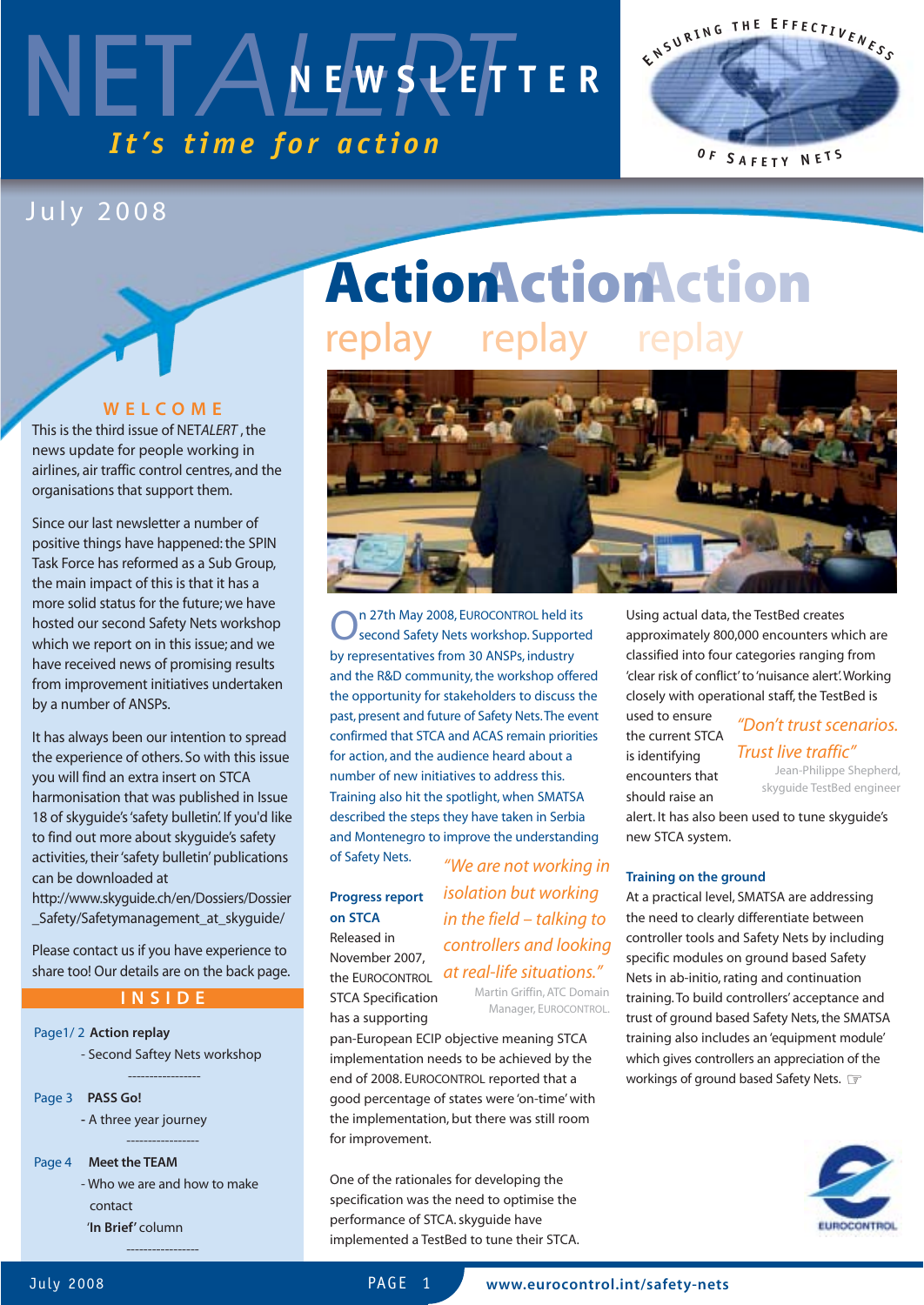# NES time for action RT

### **Action** replay

*continued*



Also on the theme of training, displayed at the workshop was the first module of an awareness and training package that explains what Safety Nets are, why they are important and how they work. The tool has been developed to fill an information gap that could be useful to working ATCOs, pilots and other aviation professionals. We'll keep you updated in future editions of NET*ALERT*.

#### **RA downlink getting closer?**

While controllers understand STCA, and pilots understand ACAS, in general there is little shared understanding of each other's systems.

So in many instances *"A thorough* pilots are unaware have the same degree of standardisation as ACAS. While no long-term solution is yet available, the

that STCA does not *understanding of the interactions between STCA and ACAS is still required."*

> Andrea Muggli, Civil Aviation Safety Officer, DTEC, Switzerland

measurement and understanding of the issues has taken a good step forward. EUROCONTROL is addressing this through the PASS project *(see opposite page)* while other states are also undertaking monitoring activities. For example, DFS has an ACAS monitor installed in the Langen ACC which can be

combined with radar data to show vertical and horizontal separations for Resolution Advisory (RA) events. The system has shown that, on average, there is about 1 RA per day over northern Germany and 1.5 to 3 a day in the Frankfurt area. DFS plan to develop the system further from looking at specific events towards a more general view covering all the "systems" involved. Although the debate continues as to whether RAs should be downlinked and displayed to the controller, such monitoring activities bring the decision a step closer.

#### **Looking to the future**

SPIN, the Safety-nets Performance Improvement Network, is developing specifications for Minimum Safe Altitude Warning (MSAW), Approach Path Monitor (APM) and Area Proximity Warning (APW). While not mature at the present time, it was acknowledged that these Safety Nets will be on the table at a future workshop and there was strong support for similar standardisation activities as have taken place for STCA.

Speakers provided views on the future of

ACAS and challenged the workshop on the future direction of Safety Nets. Opinions were voiced as to how the expectations for Safety Nets laid down by SESAR could be addressed. Delegates also learned that US standards body RTCA has established Special Committee 218 to report on the future relationship between TCAS and ADS-B in 2020-2025. Europe is represented on the committee by EUROCAE Working Group 75 and EUROCONTROL.

#### **Ready for action**

Workshop co-Chair Martin Griffin summarised his view of the workshop:*"We are generating interest and clearly moving in the right direction. The STCA Specification is a success and we now need to push forward with MSAW. The very real challenge of ACAS-STCA interactions needs to ultimately be addressed through a concept for airborne and ground based Safety Nets. A common theme throughout the workshop was that SPIN is the only group in Europe to advance work in Safety Nets. SESAR provided confirmation that Safety Nets are an integral part of the ATM Master Plan and I'm confident that SPIN will have a role to play in SESAR."*



*Delegates had the opportunity to provide feedback on module 1 of the training package*

The organisers wish to thank speakers and stakeholders who showed their commitment to the advancement of Safety Nets by attending the workshop. The presentations are now available for download on the Safety Nets website. http://www.eurocontrol.int/safety-nets/public/news/080527\_safety\_nets\_workshop\_2.html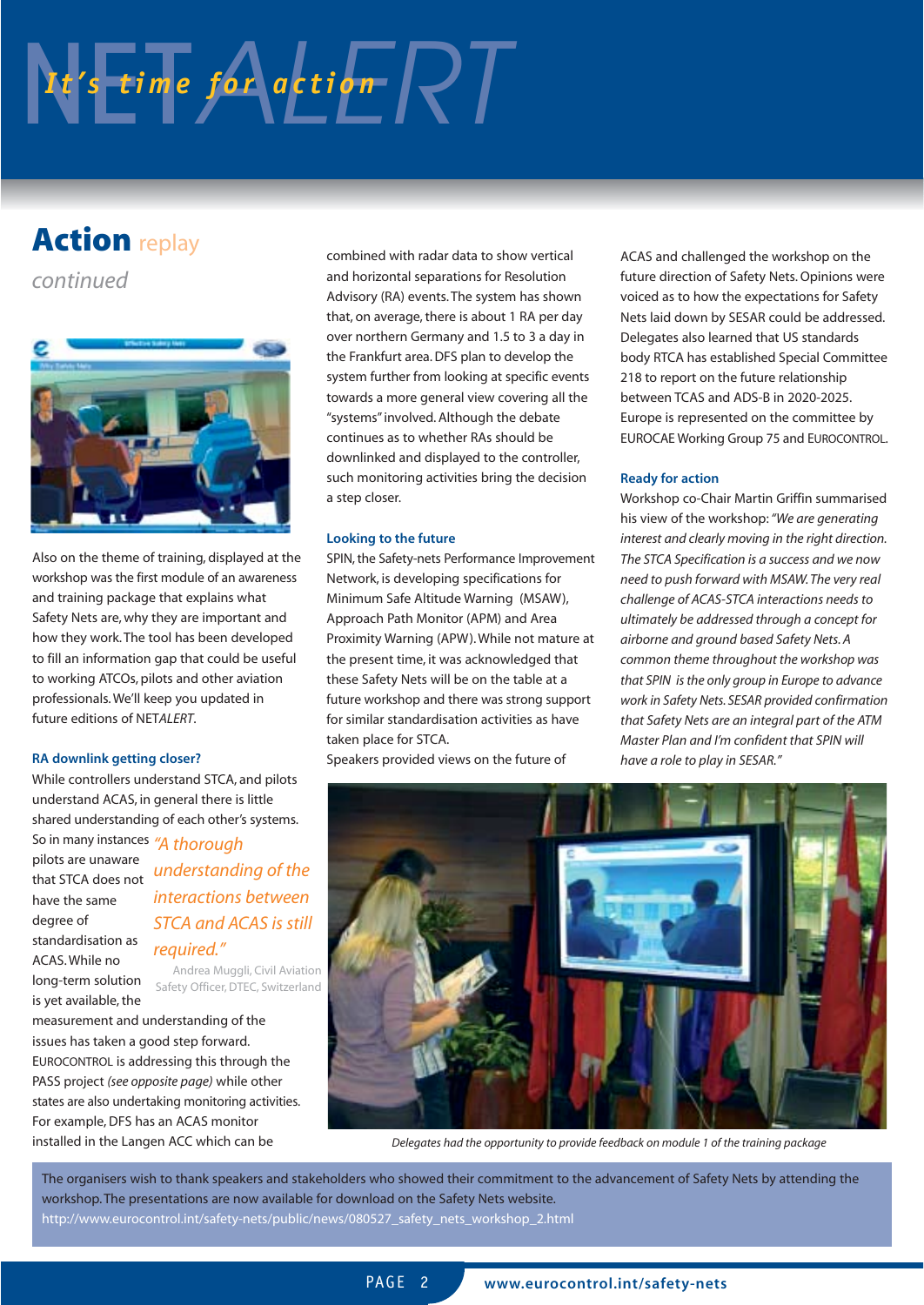# **PASS Go!** Performance and safety aspects of STCA

**Launched in October 2007, PASS and Safety**<br> **Latexelop performance and safety** aunched in October 2007, PASS aims to requirements for STCA as well as deliver the foundations for a safe and efficient joint concept of operations for ACAS and STCA. In this article, PASS project manager Stanislaw Drozdowski explains the background to this three-year endeavour.

ECAC-wide standardisation of STCA is progressing through the STCA Specification. The next stage in the evolution of STCA is to develop quantified performance and safety requirements, which take into account how ACAS operates. These will enable us to make the first steps towards a consistent overall concept for airborne and ground based Safety Nets – although it's important to note this refers to an integrated concept of operations and not a technical integration.

We started by looking at whether experience from the ACAS field could be useful in establishing performance requirements for STCA. Although ACAS and STCA are both well established, ACAS is more mature in terms of defined standards through ICAO SARPS that give minimum performance requirements.

EUROCONTROL had previously developed encounter models allowing the environment in which ACAS operates in Europe to be replicated. In 2007, the I-AM-SAFE feasibility study demonstrated that STCA could indeed benefit from the encounter model-based methodology used for ACAS. The study further identified that such a methodology could also



*PASS incorporates and builds on the work of preceding studies*

be applied to investigate the interaction issues between ACAS and STCA.

These outcomes have been recognised in the work programme for the PASS project. Phase 1 is focusing on developing an understanding of the current operational situation in Europe and on defining a typical series of events in STCA and ACAS occurrences. This will provide outputs to validate the models being developed in Phases 2 and 3. In Phase 1, DSNA and skyguide are supporting a large scale monitoring activity to collect STCA and ACAS occurrences for analysis, they will shortly be joined by DFS.

Phases 2 and 3 will develop performance and safety requirements for STCA using an encounter model-based methodology that will account for controller and pilot responses to STCA and ACAS occurrences, ATC surveillance

Sources of further information on EUROCONTROL I-AM-SAFE and PASS projects: http://www.eurocontrol.int/safety-nets/public/standard\_page/I\_AM\_SAFE.html http://www.eurocontrol.int/safety-nets/public/standard\_page/PASS.html



performance and altimetry error factors. Phase 3 will also provide the core elements for a consistent overall concept for STCA and ACAS operations -including operational requirements and recommended ATCO working practices to support safe and efficient STCA and ACAS joint operations.

PASS will make an important contribution to the development of Safety Nets; helping to improve STCA performance, providing a better understanding of STCA and ACAS occurrences, and delivering the first steps for an overall concept for airborne and ground based Safety Nets.



*Vertical profiles during an STCA alert (cleared level taken into account). Subsequently, both aircraft respond to coordinated TCAS RAs. From PASS monitoring activity.*

#### **Acronym buster**

| ACAS: Airborne Collision Avoidance<br>System                                                        |
|-----------------------------------------------------------------------------------------------------|
| <b>FARADS: Feasibility of ACAS RA Down-</b><br>link Study                                           |
| I-AM-SAFE: IAPA – ASARP Methodology for<br>Safety net Assessment -<br><b>Feasibility Evaluation</b> |
| <b>ICAO SARPS: ICAO Standards and</b><br><b>Recommended Practices</b>                               |
| <b>PASS: Performance and safety Aspects</b><br>of STCA, full Study                                  |
| <b>STCA: Short Term Conflict Alert</b>                                                              |